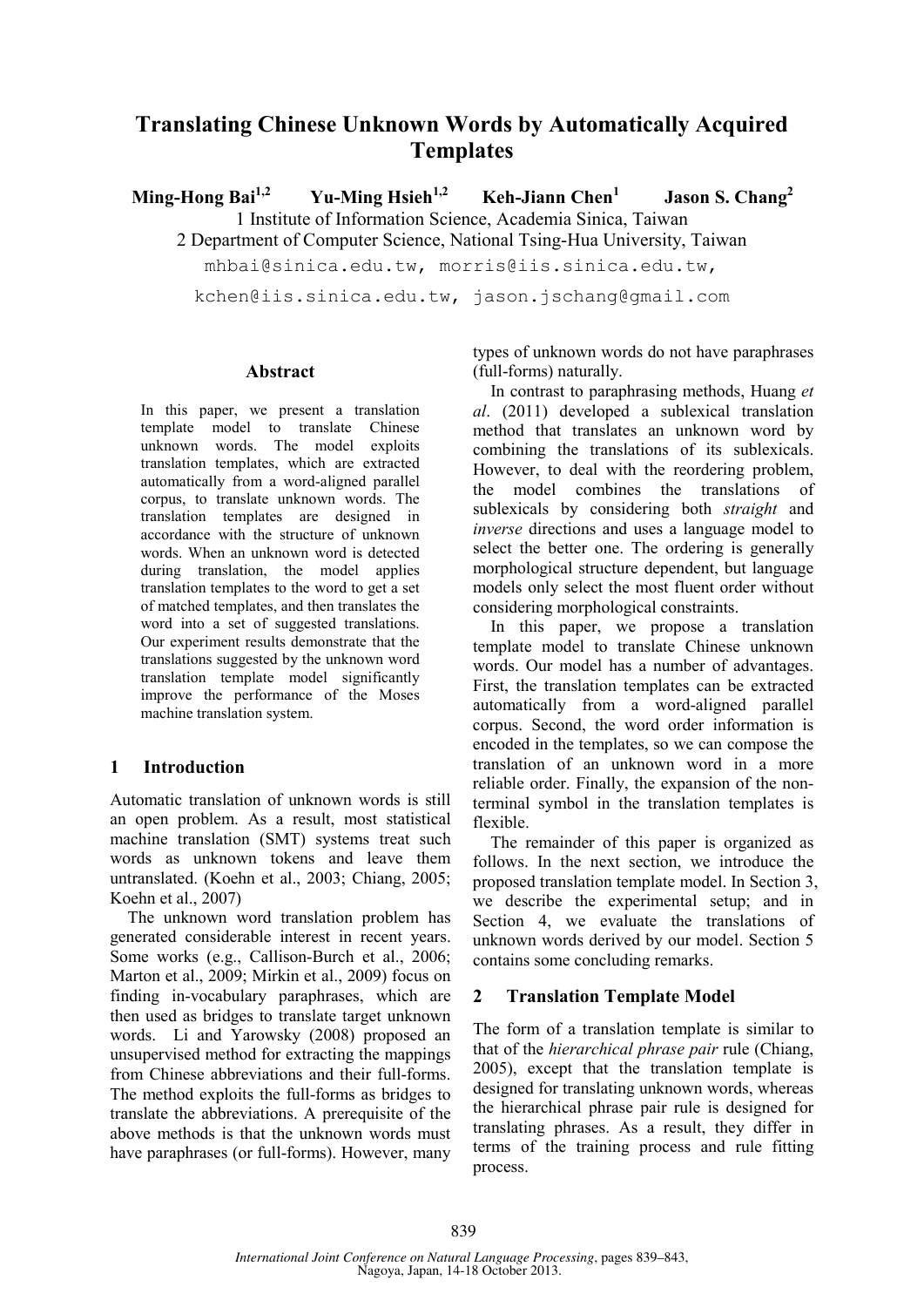| Na → < [Na <sub>1</sub> ]業, [Na <sub>1</sub> ] industry>                       |
|--------------------------------------------------------------------------------|
| $\text{Nc} \rightarrow \text{Nc}_1$ $\text{m}$ , $\text{Nc}_1$ city>           |
| $\text{Na}\rightarrow\cong$ $\mathbb{E}[\text{Na}_1]$ , deputy $\text{[Na}_1]$ |
| Nc→ $\leq$ [Nv <sub>1</sub> ] $\equiv$ ], secretary for [Nv <sub>1</sub> ]>    |

Figure 1. Examples of translation templates; the notations in brackets represent the non-terminal symbols.

As shown in Figure 1., a translation template is comprised of three parts: a non-terminal symbol (Na) on the left-hand side, a source language template ( $[Na_1]\ddot{\mathbb{R}}$ ) in the middle, and a target language template ( $[Na_1]$  industry) on the righthand side.

#### **2.1 Definition of Translation Template**

Based on the symbols used by Chiang (2005), we define a translation template as follows:

$$
X \to \lt \gamma, \alpha, \lt \gt \tag{1}
$$

where *X* is a left-hand side non-terminal symbol, which is usually a part-of-speech that constrains the part-of-speech of the target unknown word;  $\gamma$  is a translation template of the source language, and may contain terminal and non-terminal symbols;  $\alpha$  is a translation template of the target language, and may also contain terminal and nonterminal symbols; and  $\sim$  is a one-to-one correspondence between non-terminal occurrences in  $\gamma$  and non-terminal occurrences in  $\alpha$ .

#### **2.2 Translation Process**

The steps of the translation process for a given unknown word are as follows:

- Apply translation templates to the unknown word and return the matched templates.
- Translate the word based on the matched templates.
- Compute the scores for each translation candidate.

We take " $\boxplus \Box \not\equiv$ " (export industry) as an example to illustrate the translation process. First, translation templates are applied to the word and a set of templates are returned (shown as Figure 2).

|  | Na → < [Nv <sub>1</sub> ]業, [Nv <sub>1</sub> ] industry>                                                     |
|--|--------------------------------------------------------------------------------------------------------------|
|  | $\text{Na}\rightarrow\text{S}$ [Nv <sub>1</sub> ] $\ddagger\ddagger\text{S}$ , [Nv <sub>1</sub> ] business > |
|  |                                                                                                              |

```
Figure 2. The matched translation templates.
```
Then, the non-terminal symbol of each rule is expanded with the translation equivalents of the in-vocabulary word " 出 口 " (export) and the following translation candidates are generated by the matched translation templates (shown as Figure 3).

| Na → < $\pm$ $\Box$ $\frac{2}{3}$ , export industry> |                                                      |
|------------------------------------------------------|------------------------------------------------------|
|                                                      | Na → < 出口業, exportation industry>                    |
|                                                      | Na → < $\pm$ $\Box$ $\#$ , export business>          |
|                                                      | $\text{Na}\rightarrow$ < 出口業, exportation business > |
| and 2. There is the condition                        |                                                      |

Figure 3. Translation candidates.

In the final step, we compute each translation candidate's score, and then rank all the candidates to drive the top-n translations.

#### **2.3 Translation Probability and Lexical Weighting**

Most phrase-based SMT systems use the *translation probability* and the *lexical weighting* as the parameters of scoring functions for translated phrases (Koehn et al., 2003). The original SMT translation probability is defined as follows:

$$
p(\mathbf{f}|\mathbf{e}) = \frac{freq(\mathbf{f}, \mathbf{e})}{freq(\mathbf{e})}
$$
 (2)

where **e** denotes a phrase in the source language, **f** denotes a phrase in the target language, and *freq*(•) denotes the frequency function.

Due to the lack of unknown words in the training data, we approximate the translation probability by using the *rule fitting probability*, which is defined as follows:

$$
p(\mathbf{f}|\mathbf{e}) \cong p(X \to \lt \gamma, \alpha, \lt \gt |\mathbf{e}) \tag{3}
$$

In our experiments, we utilized the maximum entropy model (Berger et al., 1996) to model the *rule fitting probability*. It is also difficult to estimate the *lexical weighting* for the translation candidates of an unknown word. The original lexical weighting is defined as follows:

$$
p_{w}(f | e, a) = \prod_{i=1}^{n} \frac{1}{|\{j | (i, j) \in a\}|} \sum_{\forall (i, j) \in a} p(f_{i} | e_{j})
$$
(4)

where *fi* denotes a word in the source phrase, and *ej* denotes the words in the target phrase.

For convenience, we assume that the alignment units of the unknown words are Chinese characters, and that the alignments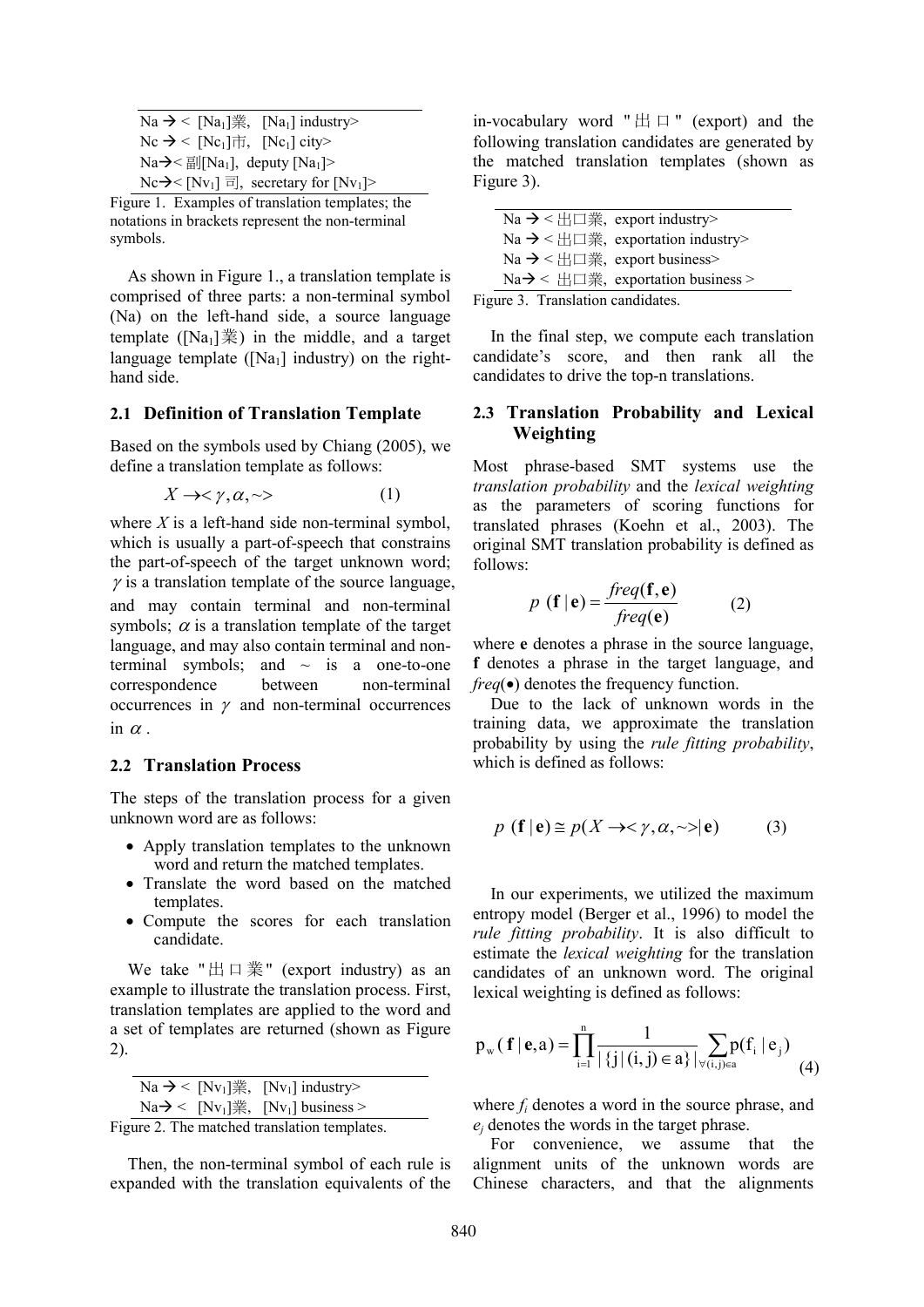between Chinese characters and English words are fully linked. Under this assumption, the lexical weighting can be simplified as follows:

$$
p_{w}(\mathbf{f} \mid \mathbf{e}, a) \cong \prod_{\forall f_i \in \mathbf{f}} \frac{1}{|\mathbf{e}|} \sum_{\forall c_j \in \mathbf{e}} p(f_i \mid c_j)
$$
 (5)

where  $c_i$  denotes a character in the source phrase **e** (a Chinese unknown word), and *fi* denotes a word in the target phrase **f** (an English phrase).

#### **2.4 Extraction of Translation Templates**

The translation templates are automatically extracted from a word-aligned corpus by the following steps:

- Mark the known translation equivalents in corresponding phrase pairs in the wordaligned corpus.
- Transform the marked translation equivalent pairs into the translation template form.
- Collect the translation templates derived in the previous step and compute the frequency for each rule.

In the first step, to mine translation templates from the word-aligned corpus, we utilized multisyllabic Chinese compound words to derive translation templates by marking their translation equivalents in the word-aligned corpus, as shown in Figure 4.

| <b>POS</b> | Chinese f | Aligned English e         |
|------------|-----------|---------------------------|
| Na         | [旅遊]業     | [tourism] industry        |
| Na         | 副[廠長]     | deputy [director]         |
| Nc         | [運輸]司     | secretary for [transport] |

Figure 4. Examples of word-aligned pairs (**f, e**) with marked translation equivalets in the square brackets.

In the second step, we transform the marked items into the translation template form by replacing the marked words/morphemes with non-terminal symbols. The symbols on the lefthand side are part-of-speech constraints on the unknown word. Figure 5 shows the translation templates derived from the word-aligned pairs in Figure 4.

| Na | $\rightarrow$ | $\langle$ [Na <sub>1</sub> ] $\ddot{\mathbb{R}}$ , [Na <sub>1</sub> ] industry >        |
|----|---------------|-----------------------------------------------------------------------------------------|
| Na |               | $\rightarrow$ < $\equiv$ $\left[\text{Na}_1\right]$ , deputy $\left[\text{Na}_1\right]$ |
| Nc |               | $\rightarrow$ < [Nv <sub>1</sub> ] $\equiv$ , secretary for [Nv <sub>1</sub> ]>         |

Figure 5. The translation templates transformed from the word-aligned pairs in Figure4.

Finally, we collect the translation templates from the translation template tagged corpus and remove low frequency templates from the list.

#### **2.5 Rule Fitting Probability**

We employ the Maximum Entropy Toolkit (Zhang, 2004) to construct the rule fitting probability model, which uses the features shown in Figure 6.

| <b>POS</b>  | POS of the word.            |
|-------------|-----------------------------|
| Prefix      | First character of the word |
| Suffix      | Last character of the word. |
| Character   | Each character of the word  |
| Length      | Length of the word.         |
| Has surname | Does the word begin with a  |
|             | Chinese surname?            |
| Has number  | Does the word contain a     |
|             | digital number?             |
| $POS-1$     | POS of the previous word.   |
| $POS+1$     | POS of the next word.       |
| Word-1      | Previous word.              |
| Word+1      | Next word.                  |
|             |                             |

Figure 6. The extra features used by the *rule fitting probability* model.

### **2.6 Morphological Translation Rules**

Some unknown words cannot be composed with simple morphemes. For example, "百分之八十" (80 percent) has a numeric morpheme, " $\Lambda$ +" (80), which is not enumerable. The template model is flexible to be extended to use morphological translation rules instead of translation table to generate the translations of morphemes. We use two types of morphological translation rules: *numerical* and *phonetic* morphological translation rules.

### **3 Experimental Setting**

We evaluate the model on Moses (Koehn et al., 2007) by embedding the translations of the unknown words to test data as suggestion translations.

### **3.1 Baseline SMT System and Data Sets**

We used the Hong Kong Parallel Text (LDC2004T08) as the training data for the Moses SMT system and our template model. The Chinese sentences were pre-processed by the CKIP Chinese word segmentation system (Ma and Chen, 2003). The language model was trained on the English Gigaword corpus (LDC2003T05). We randomly selected 340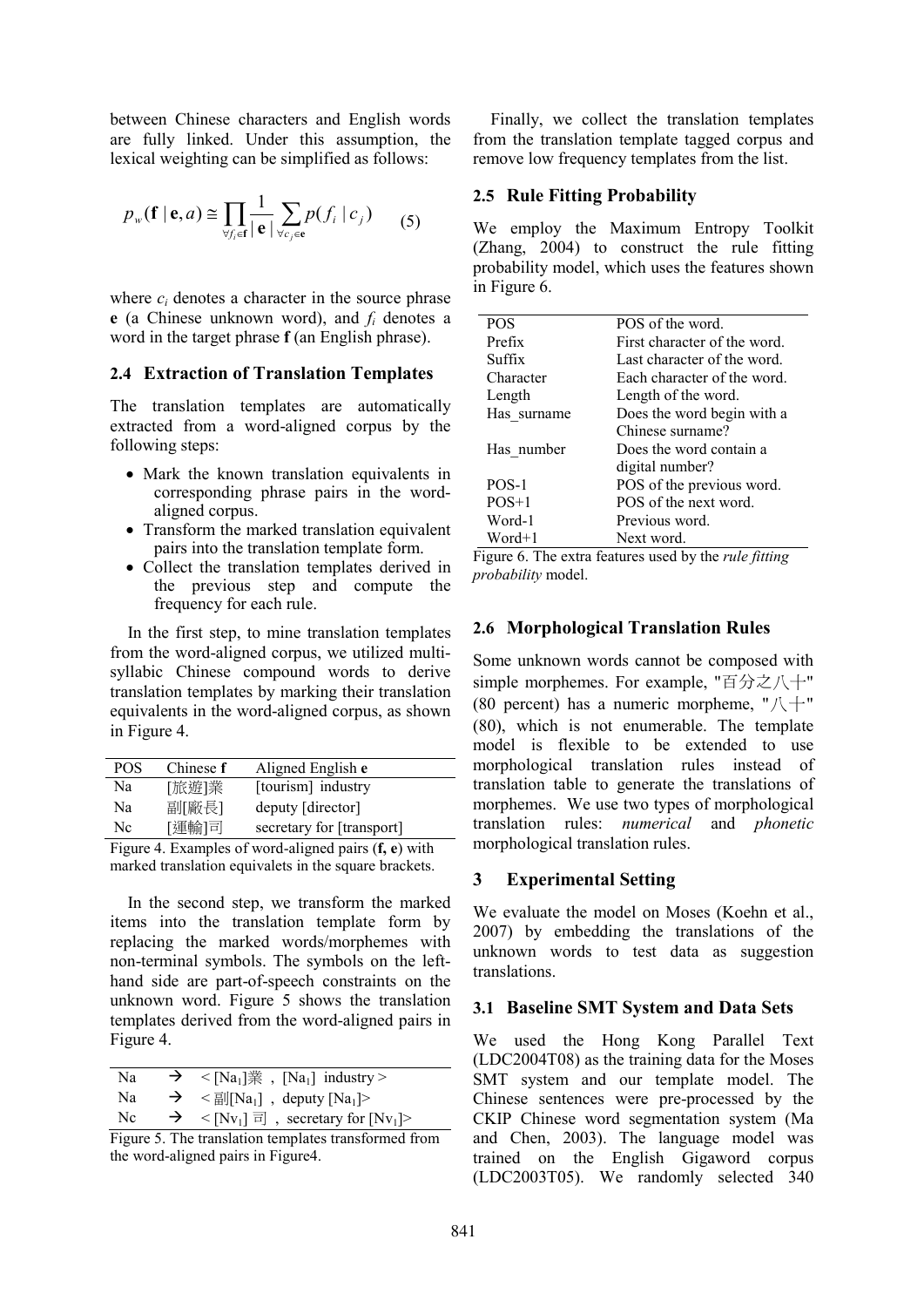sentences from the NIST MT08 test data as our development set, the NIST MT06 test data and the rest of the NIST MT08 as our test set.

## **3.2 Training**

The parallel text was word-aligned by the GIZA++ toolkit (Och and Ney, 2003). Then, we utilized the word-aligned corpus to extract translation templates. This process yielded a set of translation templates and a translation template tagged corpus, which was used to train the fitting probability model. To evaluate the fitting probability model, the translation template tagged corpus was randomly split into two parts to obtain a translation template tagged training set (about 1,800,000 sentences) and a translation template tagged test set (about 200,000 sentences).

We used the translation template tagged training set to train the rule fitting probability model. Then, we used the translation template tagged test set as a pseudo gold standard to evaluate the performance of the rule fitting probability model.

We also rebuilt the experiments based on the FBIS Parallel Text (LDC2003E14), which contains about 300,000 parallel sentences to verify the stability of our model. The rebuilding process is the same as that for the Hong Kong Parallel Text.

## **4 Experimental Results**

We evaluated the translation template model on the NIST MT06 test set and NIST 08 subset. During the evaluation, the test sets were translated by the Moses SMT system with/without the embedded translation suggestions derived by the translation template model. The parameters in Moses were tuned by *minimum-error-rate* training (Och, 2003) on the development set.

|                 | MT <sub>06</sub> | MT08 sub        |
|-----------------|------------------|-----------------|
| <b>Baseline</b> | 23.36            | 19.36           |
| Trans. table    | $23.47 (+0.11)$  | $19.46 (+0.10)$ |
| Phonetic        | $23.83 (+0.47)$  | $19.65 (+0.29)$ |
| Numeric         | $23.43 (+0.07)$  | $19.44 (+0.08)$ |
| A11             | $23.89 (+0.53)$  | $19.80 (+0.44)$ |

Table 1. Evaluation results based on the Hong Kong Parallel Text.

As mentioned in Section 2.6, the translation templates can be flexible expanded by translation table as well as by morphological translation rules. In our experiments, we exploit phonetic and numerical morphological translation rules to generate translations of morphemes. Table 1 shows the performances of the translation results with/without unknown word translation suggestions. As it shows, all of the translation expansion methods significantly improved the underlying SMT system.

To verify the stability of this method, we also rebuilt a baseline system and an unknown word translation model based on the FBIS parallel corpus, as shown in Table 2.

|                 | MT <sub>06</sub> | MT08 sub        |
|-----------------|------------------|-----------------|
| <b>Baseline</b> | 24.38            | 1994            |
| Trans. table    | $24.54(+0.16)$   | $20.21 (+0.27)$ |
| Phonetic        | $24.78(+0.40)$   | $20.28 (+0.34)$ |
| Numeric         | $24.64 (+0.26)$  | $20.09 (+0.15)$ |
| A 11            | $25.09 (+0.71)$  | $20.65 (+0.71)$ |

Table 2. Evaluation results based on the FBIS parallel corpus.

The improvement in the BLEU score is statistically significant ( $p < 0.01$ ) under the paired bootstrap re-sampling test (Koehn, 2004). The experimental results show that the proposed translation template model significantly improves the performance of the statistical machine translation system.

### **5 Conclusion**

We have proposed a method that utilizes a translation template model to translate Chinese unknown words. The translation templates can be automatically extracted from a word-aligned parallel corpus and evaluated without using extra information. Experimental results show that the model can suggest accurate unknown word translations for an existing SMT system and improve the translation quality.

### **References**

- Berger, Adam L., Stephen A. Della Pietra, Vincent J. Della Pietra. 1996. A maximum entropy approach to natural language processing. *Computational Linguistics*, 22(1):39–71.
- Callison-Burch, Chris, Philipp Koehn, Miles Osborne. 2006. Improved Statistical Machine Translation Using Paraphrases. In *Proc. of HLT/NAACL 2006*. pp. 17-24
- Chiang, David. 2005. A Hierarchical Phrase-Based Model for Statistical Machine Translation. In *Proc. of ACL 2005.* pp. 263-270.